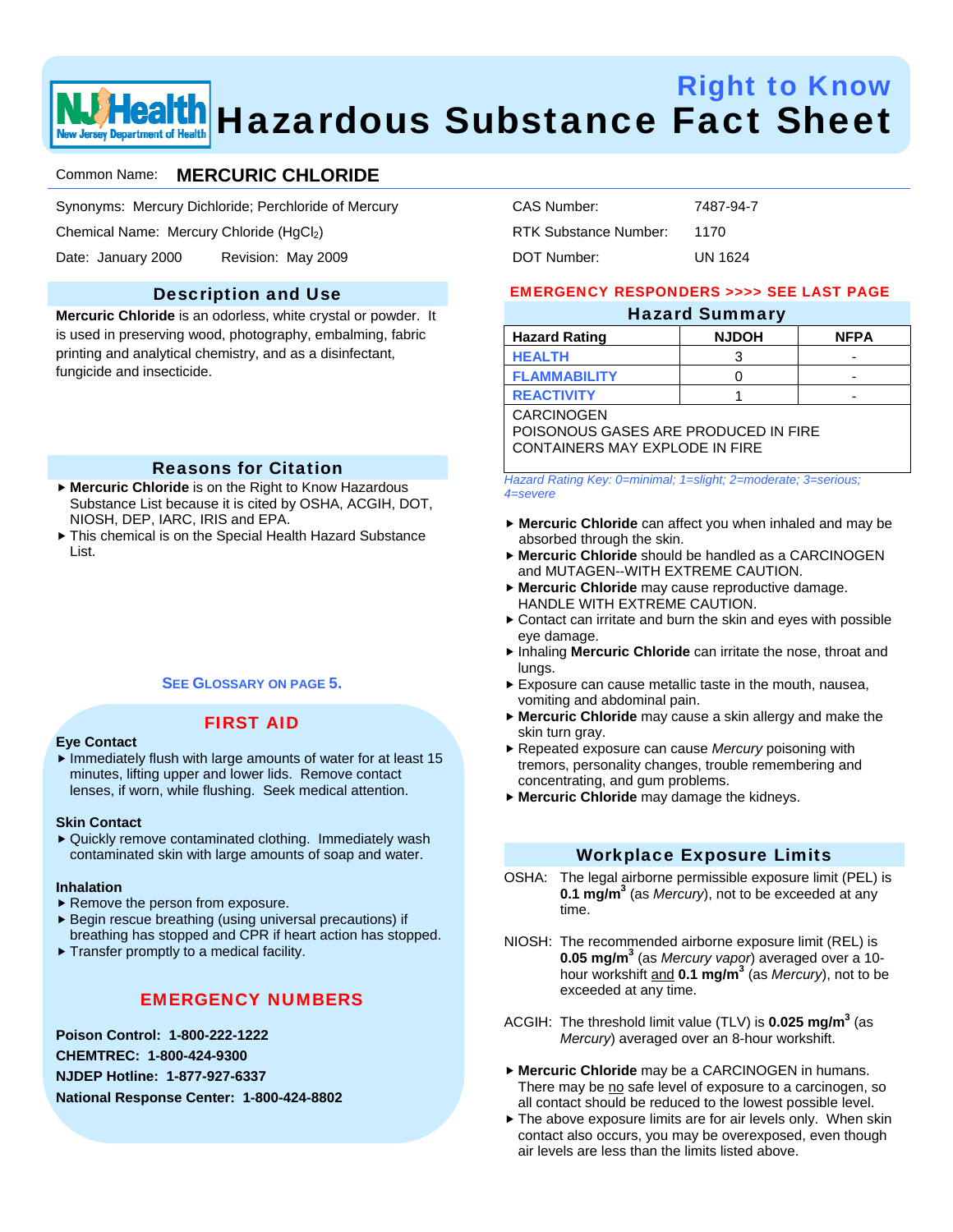## Determining Your Exposure

- Read the product manufacturer's Material Safety Data Sheet (MSDS) and the label to determine product ingredients and important safety and health information about the product mixture.
- $\blacktriangleright$  For each individual hazardous ingredient, read the New Jersey Department of Health Hazardous Substance Fact Sheet, available on the RTK website (www.nj.gov/health/eoh/rtkweb) or in your facility's RTK Central File or Hazard Communication Standard file.
- $\blacktriangleright$  You have a right to this information under the New Jersey Worker and Community Right to Know Act, the Public Employees Occupational Safety and Health (PEOSH) Act if you are a public worker in New Jersey, and under the federal Occupational Safety and Health Act (OSHA) if you are a private worker.
- ▶ The New Jersey Right to Know Act requires most employers to label chemicals in the workplace and requires public employers to provide their employees with information concerning chemical hazards and controls. The federal OSHA Hazard Communication Standard (29 CFR 1910.1200) and the PEOSH Hazard Communication Standard (N.J.A.C. 12:100-7) require employers to provide similar information and training to their employees.

This Fact Sheet is a summary of available information regarding the health hazards that may result from exposure. Duration of exposure, concentration of the substance and other factors will affect your susceptibility to any of the potential effects described below.

## Health Hazard Information

#### **Acute Health Effects**

The following acute (short-term) health effects may occur immediately or shortly after exposure to **Mercuric Chloride**:

- $\triangleright$  Contact can irritate and burn the skin and eyes with possible eye damage.
- **F** Inhaling **Mercuric Chloride** can irritate the nose, throat and lungs causing coughing, wheezing and/or shortness of breath.
- $\blacktriangleright$  Exposure can cause metallic taste in the mouth, nausea, vomiting and abdominal pain.

#### **Chronic Health Effects**

The following chronic (long-term) health effects can occur at some time after exposure to **Mercuric Chloride** and can last for months or years:

#### *Cancer Hazard*

- **EXECUTE Chloride** may be a CARCINOGEN in humans since it has been shown to cause thyroid cancer in animals.
- $\blacktriangleright$  Many scientists believe there is no safe level of exposure to a carcinogen.

#### *Reproductive Hazard*

- $\triangleright$  There is limited evidence that **Mercuric Chloride** causes spontaneous abortions.
- **Mercuric Chloride** may damage the developing fetus, damage the testes (male reproductive glands), and decrease fertility in males and females.

#### *Other Effects*

- **Mercuric Chloride** may cause a skin allergy. If allergy develops, very low future exposure can cause itching and a skin rash.
- $\blacktriangleright$  Repeated contact can cause the skin to turn gray, brown staining in the eyes, and may affect peripheral vision (ability to see to the sides).
- Repeated exposure or a very high single exposure can cause *Mercury poisoning*. Symptoms include tremors (shaking), trouble remembering and concentrating, gum problems, increased salivation, loss of appetite and weight, and changes in mood and personality. These can be severe and cause hallucinating and psychosis.
- **Mercuric Chloride** may damage the kidneys.

## Medical

#### **Medical Testing**

For frequent or potentially high exposure (half the TLV or greater), the following are recommended before beginning work and at regular times after that:

- $\blacktriangleright$  Exam of the nervous system (including handwriting test to detect early hand tremor)
- f Urine *Mercury* level (usually less than **0.02 mg/liter**)
- $\blacktriangleright$  Kidney function tests

If symptoms develop or overexposure is suspected, the following are recommended:

- $\blacktriangleright$  Exam of the eyes and vision
- $\blacktriangleright$  Evaluation by a qualified allergist can help diagnose skin allergy.
- $\triangleright$  Consider neurobehavioral, nerve conduction and urinary enzyme testing

Any evaluation should include a careful history of past and present symptoms with an exam. Medical tests that look for damage already done are not a substitute for controlling exposure.

Request copies of your medical testing. You have a legal right to this information under the OSHA Access to Employee Exposure and Medical Records Standard (29 CFR 1910.1020).

#### **Mixed Exposures**

▶ Creams to whiten or bleach skin may contain *Mercury*. If you use them, you may be at increased risk of *Mercury* poisoning. A high fish diet, especially of marine predatory fish (fish-eating fish), also may increase your blood *Mercury* levels.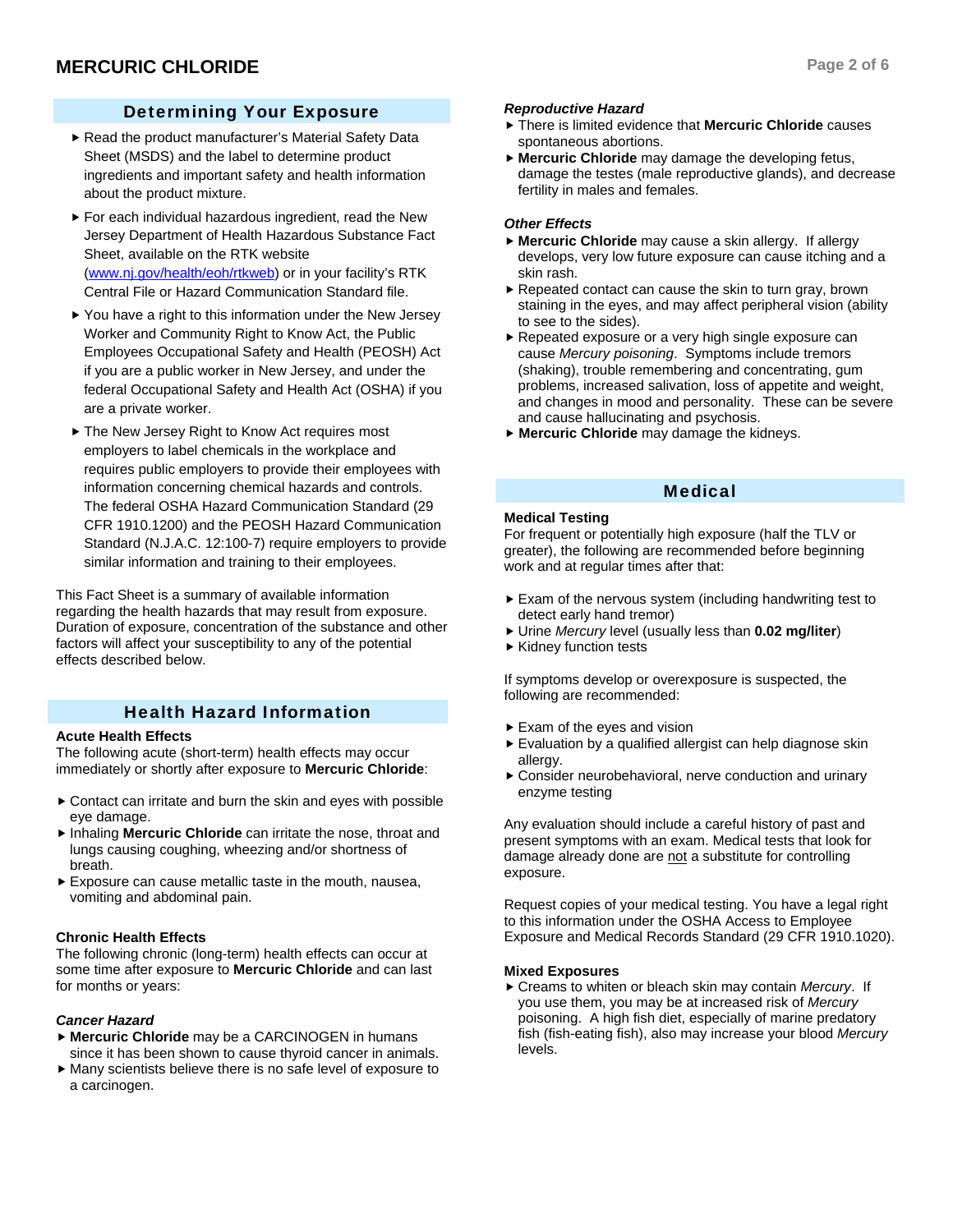# Workplace Controls and Practices

Very toxic chemicals, or those that are reproductive hazards or sensitizers, require expert advice on control measures if a less toxic chemical cannot be substituted. Control measures include: (1) enclosing chemical processes for severely irritating and corrosive chemicals, (2) using local exhaust ventilation for chemicals that may be harmful with a single exposure, and (3) using general ventilation to control exposures to skin and eye irritants. For further information on workplace controls, consult the NIOSH document on Control Banding at www.cdc.gov/niosh/topics/ctrlbanding/.

The following work practices are also recommended:

- $\blacktriangleright$  Label process containers.
- $\blacktriangleright$  Provide employees with hazard information and training.
- $\blacktriangleright$  Monitor airborne chemical concentrations.
- $\blacktriangleright$  Use engineering controls if concentrations exceed recommended exposure levels.
- $\blacktriangleright$  Provide eye wash fountains and emergency showers.
- $\blacktriangleright$  Wash or shower if skin comes in contact with a hazardous material.
- $\blacktriangleright$  Always wash at the end of the workshift.
- $\triangleright$  Change into clean clothing if clothing becomes contaminated.
- $\triangleright$  Do not take contaminated clothing home.
- $\triangleright$  Get special training to wash contaminated clothing.
- $\triangleright$  Do not eat, smoke, or drink in areas where chemicals are being handled, processed or stored.
- $\blacktriangleright$  Wash hands carefully before eating, smoking, drinking, applying cosmetics or using the toilet.

In addition, the following may be useful or required:

 $\blacktriangleright$  For clean-up, use a specialized charcoal-filtered vacuum to avoid generating *Mercury vapor*. Do not disturb spilled material.

# Personal Protective Equipment

The OSHA Personal Protective Equipment Standard (29 CFR 1910.132) requires employers to determine the appropriate personal protective equipment for each hazard and to train employees on how and when to use protective equipment.

The following recommendations are only guidelines and may not apply to every situation.

#### **Gloves and Clothing**

- ▶ Avoid skin contact with Mercuric Chloride. Wear personal protective equipment made from material which can not be permeated or degraded by this substance. Safety equipment suppliers and manufacturers can provide recommendations on the most protective glove and clothing material for your operation.
- $\triangleright$  Safety equipment manufacturers recommend Butyl, Nitrile, Neoprene, Polyvinyl Chloride, and Silver Shield®/4H® as glove materials for *Mercury*, and Tychem® fabrics, or the equivalent, as protective clothing materials.
- $\blacktriangleright$  All protective clothing (suits, gloves, footwear, headgear) should be clean, available each day, and put on before work.

#### **Eye Protection**

- $\blacktriangleright$  Wear eye protection with side shields or goggles.
- $\blacktriangleright$  If additional protection is needed for the entire face, use in combination with a face shield. A face shield should not be used without another type of eye protection.

## **Respiratory Protection**

*Improper use of respirators is dangerous.* Respirators should only be used if the employer has implemented a written program that takes into account workplace conditions, requirements for worker training, respirator fit testing, and medical exams, as described in the OSHA Respiratory Protection Standard (29 CFR 1910.134).

- ▶ Where the potential exists for exposure over **0.05 mg/m<sup>3</sup>** (as Mercury vapor), or over **0.1 mg/m<sup>3</sup>** but less than 1 mg/m<sup>3</sup> (as *Mercury*), use a NIOSH approved half-mask respirator with cartridges specific for *Mercury vapor*. These cartridges have end of service life indicators (ESLI) which visually indicate when filters must be changed.
- $\blacktriangleright$  If while wearing a filter or cartridge respirator you can smell, taste, or otherwise detect *Mercury*, or if while wearing particulate filters abnormal resistance to breathing is experienced, or eye irritation occurs while wearing a full facepiece respirator, leave the area immediately. Check to make sure the respirator-to-face seal is still good. If it is, replace the filter or cartridge. If the seal is no longer good, you may need a new respirator.
- $\blacktriangleright$  Be sure to consider all potential exposures in your workplace. You may need a combination of filters, prefilters or cartridges to protect against different forms of a chemical (such as vapor and mist) or against a mixture of chemicals.
- ▶ Where the potential exists for exposure over **0.5 mg/m<sup>3</sup>** (as *Mercury vapor*) or over **1 mg/m3** (as *Mercury*), use a NIOSH approved supplied-air respirator with a full facepiece operated in a pressure-demand or other positive-pressure mode. For increased protection use in combination with an auxiliary self-contained breathing apparatus operated in a pressure-demand or other positive-pressure mode.
- ► Exposure to **10 mg/m<sup>3</sup>** (as *Mercury*) is immediately dangerous to life and health. If the possibility of exposure above **10 mg/m3** exists, use a NIOSH approved selfcontained breathing apparatus with a full facepiece operated in a pressure-demand or other positive-pressure mode equipped with an emergency escape air cylinder.

## Fire Hazards

If employees are expected to fight fires, they must be trained and equipped as stated in the OSHA Fire Brigades Standard (29 CFR 1910.156).

- **Mercuric Chloride** itself does not burn but may explode if exposed to heat, shock or friction.
- $\blacktriangleright$  Use dry chemical, CO<sub>2</sub>, water spray or foam as extinguishing agents.
- **POISONOUS GASES ARE PRODUCED IN FIRE, including** *Chlorine*, *Hydrogen Chloride*, *Mercury* and *Mercury Oxides*.
- **EXPLODE IN FIRE.**
- $\blacktriangleright$  Use water spray to keep fire-exposed containers cool.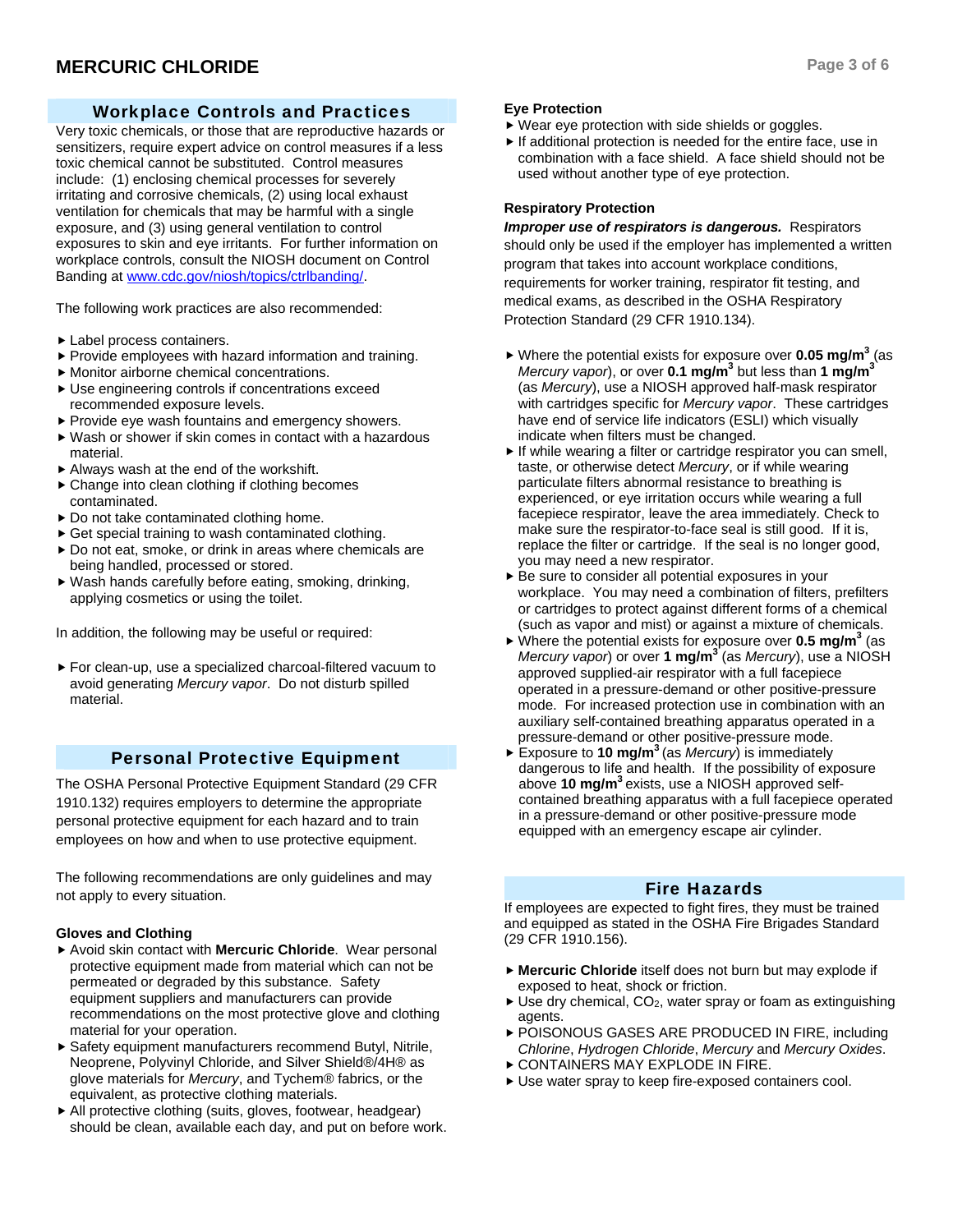## Spills and Emergencies

If employees are required to clean-up spills, they must be properly trained and equipped. The OSHA Hazardous Waste Operations and Emergency Response Standard (29 CFR 1910.120) may apply.

If **Mercuric Chloride** is spilled, take the following steps:

- $\blacktriangleright$  Evacuate personnel and secure and control entrance to the area.
- $\blacktriangleright$  Eliminate all ignition sources.
- $\blacktriangleright$  For clean-up, use a specialized charcoal-filtered vacuum to avoid generating *Mercury vapor*. Do not disturb spilled material.
- $\blacktriangleright$  Ventilate and wash area after clean-up is complete.
- ▶ DO NOT wash into sewer.
- It may be necessary to contain and dispose of Mercuric **Chloride** as a HAZARDOUS WASTE. Contact your state Department of Environmental Protection (DEP) or your regional office of the federal Environmental Protection Agency (EPA) for specific recommendations.

## Handling and Storage

Prior to working with **Mercuric Chloride** you should be trained on its proper handling and storage.

- **Mercuric Chloride** may explode with HEAT, SHOCK, FRICTION or on contact with ALKALI METALS (such as LITHIUM, SODIUM and POTASSIUM); SULFIDES; ACETYLENE; AMMONIA; and OXALIC ACID.
- **Mercuric Chloride** is not compatible with OXIDIZING AGENTS (such as PERCHLORATES, PEROXIDES, PERMANGANATES, CHLORATES, NITRATES, CHLORINE, BROMINE and FLUORINE); STRONG ACIDS (such as HYDROCHLORIC, SULFURIC and NITRIC); STRONG BASES (such as SODIUM HYDROXIDE and POTASSIUM HYDROXIDE); FORMATES; PHOSPHATES; CARBONATES; ANTIMONY; BROMIDES; and BORAX.
- **Mercuric Chloride** is decomposed by SUNLIGHT and reacts when in solution with STAINLESS and CARBON STEELS, BRASS and BRONZE.
- $\triangleright$  Store in tightly closed containers in a cool, well-ventilated area away from COMBUSTIBLE MATERIALS and ORGANIC MATTER.

# Occupational Health Information Resources

The New Jersey Department of Health offers multiple services in occupational health. These services include providing informational resources, educational materials, public presentations, and industrial hygiene and medical investigations and evaluations.

#### **For more information, please contact:**

 New Jersey Department of Health Right to Know PO Box 368 Trenton, NJ 08625-0368 Phone: 609-984-2202 Fax: 609-984-7407 E-mail: rtk@doh.state.nj.us Web address: http://www.nj.gov/health/eoh/rtkweb

*The Right to Know Hazardous Substance Fact Sheets are not intended to be copied and sold for commercial purposes.*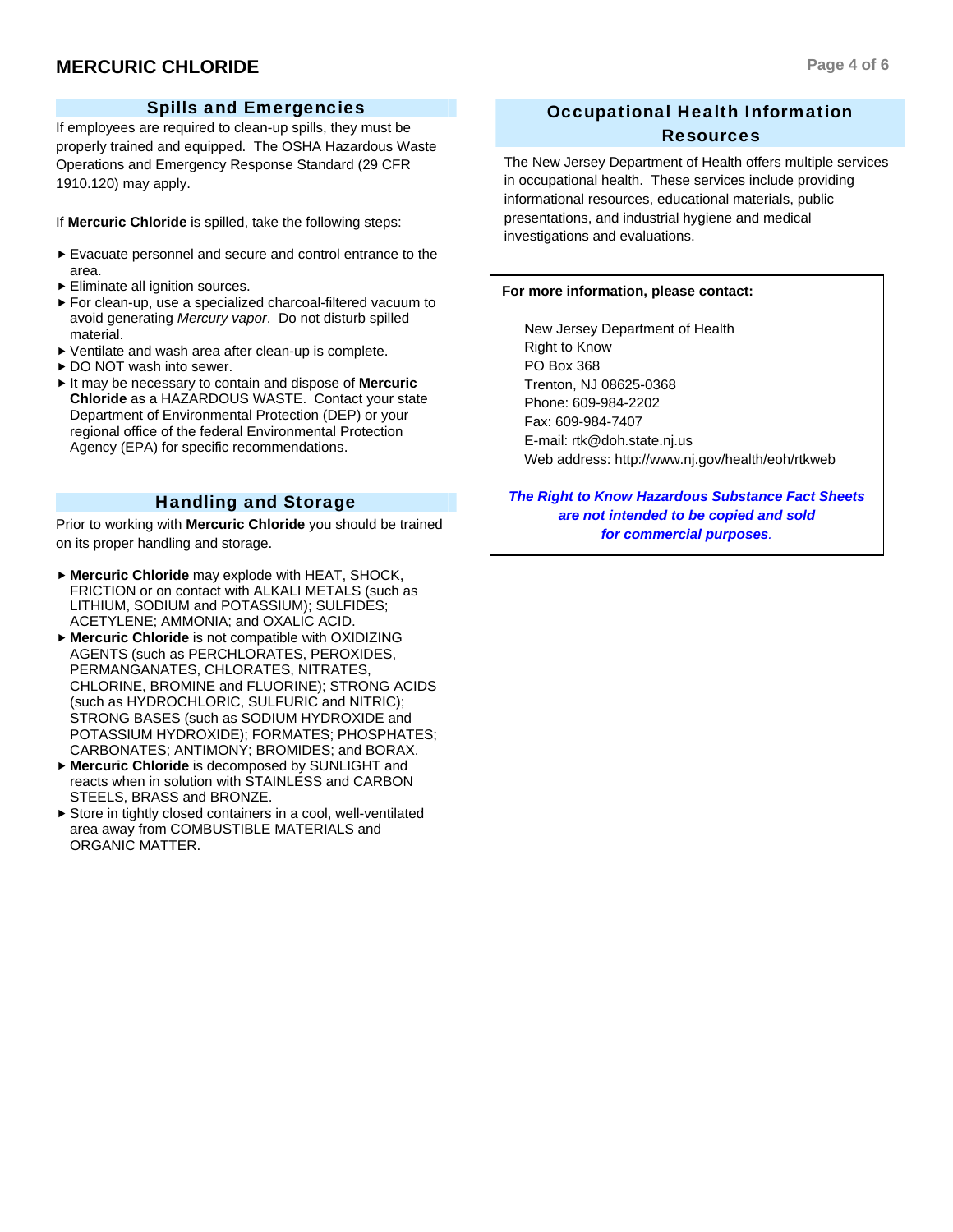# **MERCURIC CHLORIDE Page 5 of 6**

#### **GLOSSARY**

**ACGIH** is the American Conference of Governmental Industrial Hygienists. They publish guidelines called Threshold Limit Values (TLVs) for exposure to workplace chemicals.

**Acute Exposure Guideline Levels** (AEGLs) are established by the EPA. They describe the risk to humans resulting from once-in-a lifetime, or rare, exposure to airborne chemicals.

**Boiling point** is the temperature at which a substance can change its physical state from a liquid to a gas.

A **carcinogen** is a substance that causes cancer.

The **CAS number** is unique, identifying number, assigned by the Chemical Abstracts Service, to a specific chemical.

**CFR** is the Code of Federal Regulations, which are the regulations of the United States government.

A **combustible** substance is a solid, liquid or gas that will burn.

A **corrosive** substance is a gas, liquid or solid that causes destruction of human skin or severe corrosion of containers.

**DEP** is the New Jersey Department of Environmental Protection.

**DOT** is the Department of Transportation, the federal agency that regulates the transportation of chemicals.

**EPA** is the Environmental Protection Agency, the federal agency responsible for regulating environmental hazards.

**ERG** is the Emergency Response Guidebook. It is a guide for emergency responders for transportation emergencies involving hazardous substances.

**Emergency Response Planning Guideline** (ERPG) values provide estimates of concentration ranges where one reasonably might anticipate observing adverse effects.

A **fetus** is an unborn human or animal.

A **flammable** substance is a solid, liquid, vapor or gas that will ignite easily and burn rapidly.

The **flash point** is the temperature at which a liquid or solid gives off vapor that can form a flammable mixture with air.

**IARC** is the International Agency for Research on Cancer, a scientific group.

**Ionization Potential** is the amount of energy needed to remove an electron from an atom or molecule. It is measured in electron volts.

**IRIS** is the Integrated Risk Information System database on human health effects that may result from exposure to various chemicals, maintained by federal EPA.

**LEL** or **Lower Explosive Limit**, is the lowest concentration of a combustible substance (gas or vapor) in the air capable of continuing an explosion.

**mg/m3** means milligrams of a chemical in a cubic meter of air. It is a measure of concentration (weight/volume).

A **mutagen** is a substance that causes mutations. A **mutation** is a change in the genetic material in a body cell. Mutations can lead to birth defects, miscarriages, or cancer.

**NFPA** is the National Fire Protection Association. It classifies substances according to their fire and explosion hazard.

**NIOSH** is the National Institute for Occupational Safety and Health. It tests equipment, evaluates and approves respirators, conducts studies of workplace hazards, and proposes standards to OSHA.

**NTP** is the National Toxicology Program which tests chemicals and reviews evidence for cancer.

**OSHA** is the federal Occupational Safety and Health Administration, which adopts and enforces health and safety standards.

**PEOSHA** is the New Jersey Public Employees Occupational Safety and Health Act, which adopts and enforces health and safety standards in public workplaces.

**Permeated** is the movement of chemicals through protective materials.

**ppm** means parts of a substance per million parts of air. It is a measure of concentration by volume in air.

**Protective Action Criteria** (PAC) are values established by the Department of Energy and are based on AEGLs and ERPGs. They are used for emergency planning of chemical release events.

A **reactive** substance is a solid, liquid or gas that releases energy under certain conditions.

**STEL** is a Short Term Exposure Limit which is usually a 15 minute exposure that should not be exceeded at any time during a work day.

A **teratogen** is a substance that causes birth defects by damaging the fetus.

**UEL** or **Upper Explosive Limit** is the highest concentration in air above which there is too much fuel (gas or vapor) to begin a reaction or explosion.

**Vapor Density** is the ratio of the weight of a given volume of one gas to the weight of another (usually *Hydrogen*), at the same temperature and pressure.

The **vapor pressure** is a force exerted by the vapor in equilibrium with the solid or liquid phase of the same substance. The higher the vapor pressure the higher concentration of the substance in air.